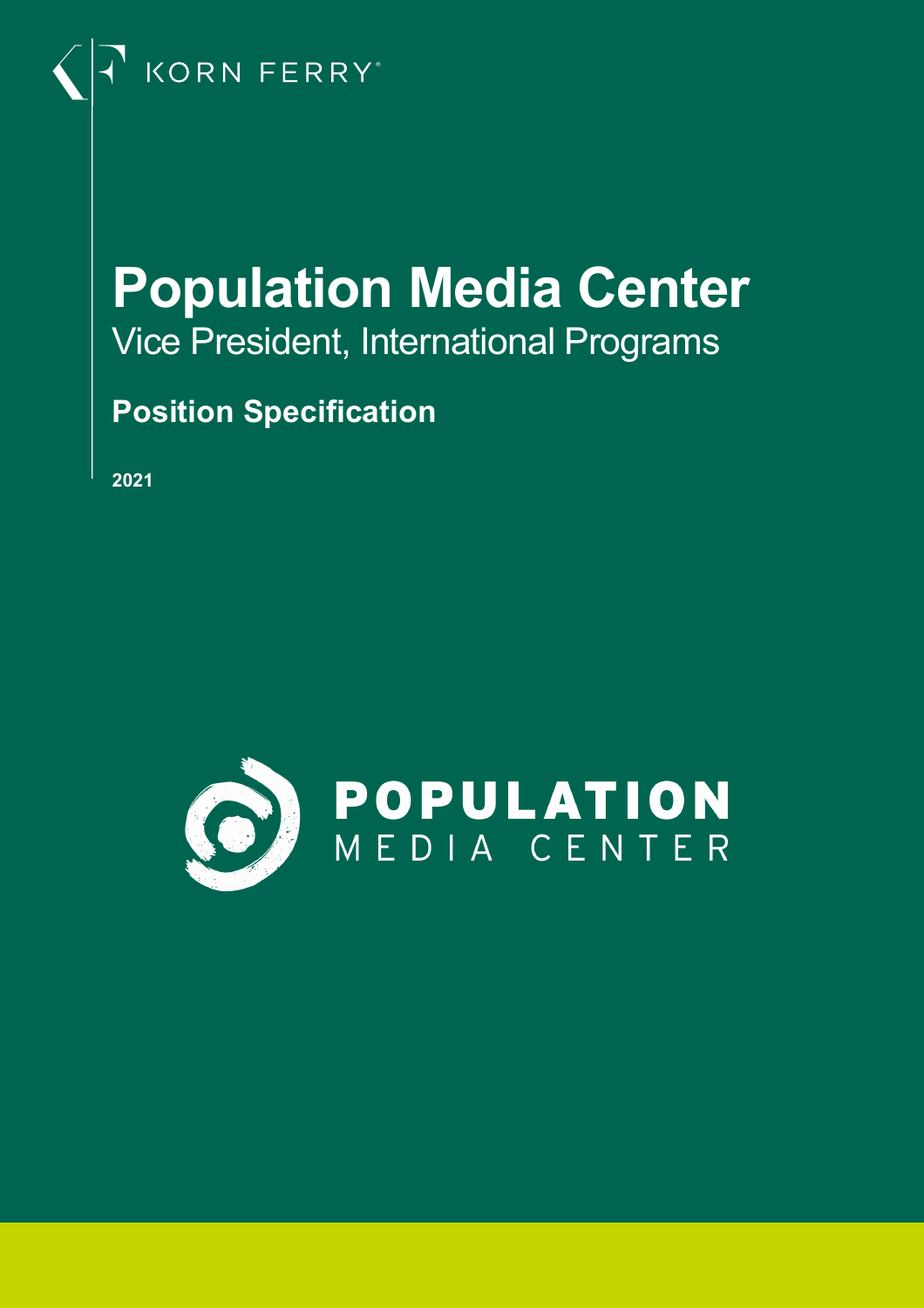$\sqrt{7}$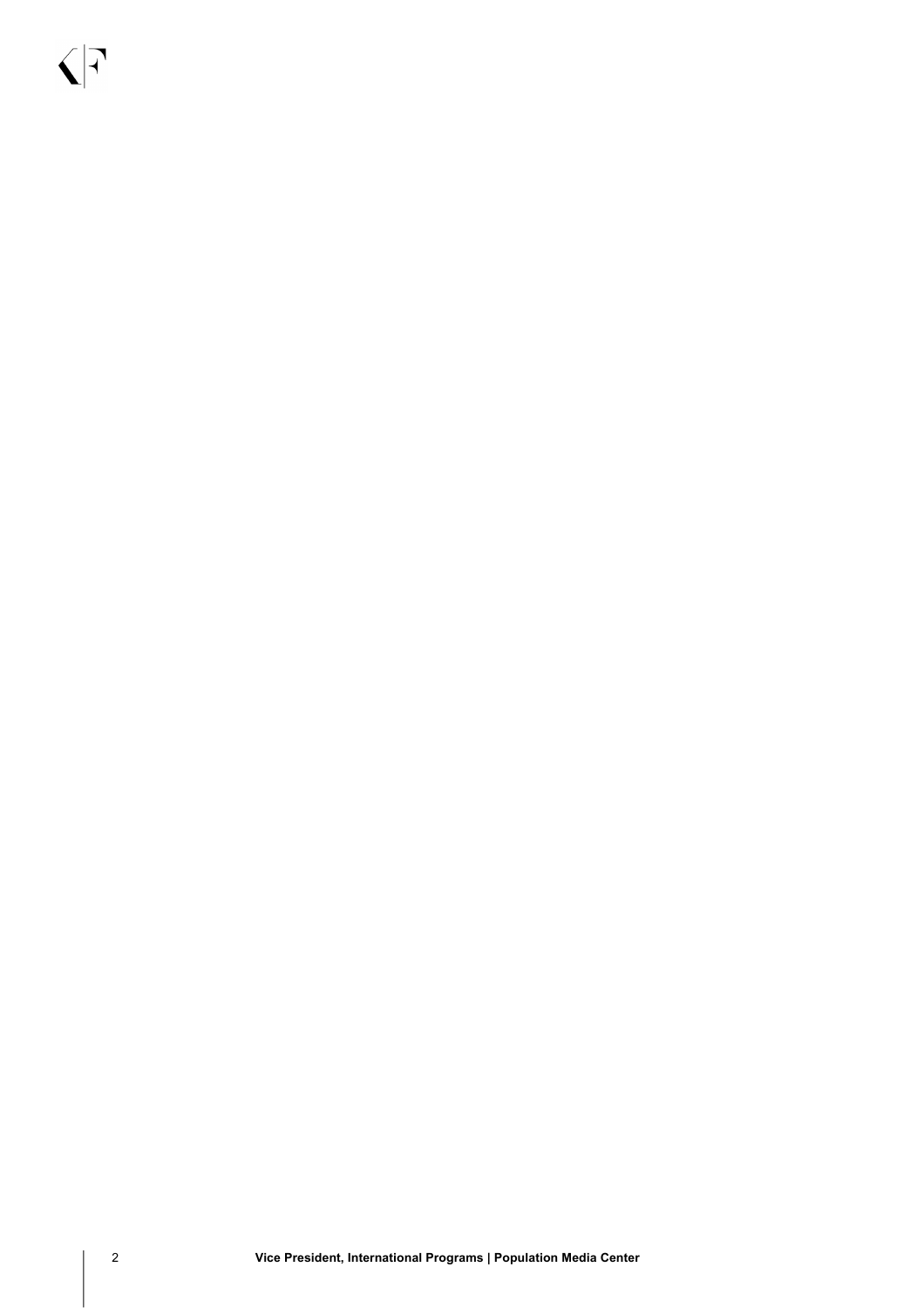## Position Specifications

| <b>Role Specifics</b> |                                                                                                                                                                              |
|-----------------------|------------------------------------------------------------------------------------------------------------------------------------------------------------------------------|
| <b>Position</b>       | Vice President, International Programs                                                                                                                                       |
| <b>Organization</b>   | <b>Population Media Center</b>                                                                                                                                               |
| Location              | Remote; Headquarter hours are aligned to the Eastern Time<br>Zone (UTC-5), but this position interfaces with colleagues<br>around the world, particularly (UTC+1) to (UTC+3) |
|                       | <b>Reporting Relationship</b> Executive Vice President                                                                                                                       |
| Website               | www.populationmedia.org                                                                                                                                                      |

*As an entertainment organization that changes lives, PMC creates powerful TV and radio shows that catalyze change for individuals and societies.*

## The Opportunity

This is an outstanding opportunity for an experienced programmatic leader to join Population Media Center (PMC) and support its incredible work as the Vice President of International Programs. This executive will lead the strategic growth and implementation of PMC's unique and effective global entertainment programs, serving as both the technical lead and the programmatic manager. Throughout its history, PMC has changed lives and outcomes. As the world continues to evolve, there is a need for PMC's work and methodology to evolve alongside it; the Vice President will lead this charge and will be joining a passionate and driven team similarly dedicated to impact.

## Population Media Center

Population Media Center is a nonprofit, international development organization, which strives to improve the health and well-being of people around the world through the use of entertainment-education strategies. At its heart, PMC is a women's rights organization dedicated to enhancing the well-being and status of women and girls around the world, and by serving women and girls—PMC also serves the rest of humanity and the Earth.

PMC melds entertainment industry insight and behavior theory to create entertainment that is uniquely suited to address deeply embedded and personal issues. More specifically, PMC creates entertainment designed to challenge entrenched social norms, particularly those deleterious to the status of women and girls, or the environment. The social norms and behaviors sparked by PMC's programs create a feedback loop to drive sustained and dramatic change.

This approach has been proven to generate demand for important services, like schools or reproductive health clinics, and affect measurable social change. For instance, listeners to Burkina Faso's *Yam Yankré* and *Hèrè S'ra* were 1.8 times more likely than non-listeners to state that women in their family participate in decisions regarding the education of children and were 2.2 times more likely than non-listeners to disagree with the belief that being circumcised results in social acceptance for a girl. In addition to addressing the rights of women and girls in its dramas, PMC entertainment also addresses issues like biodiversity and habitat conservation, forest management, water conservation, farming practices, and climate change adaptation. Listeners to Rwanda's *Umurage Urukwiye* were 1.6 times more likely than non-listeners to know that protection of gorillas and their habitat can reduce poverty and bring tourists.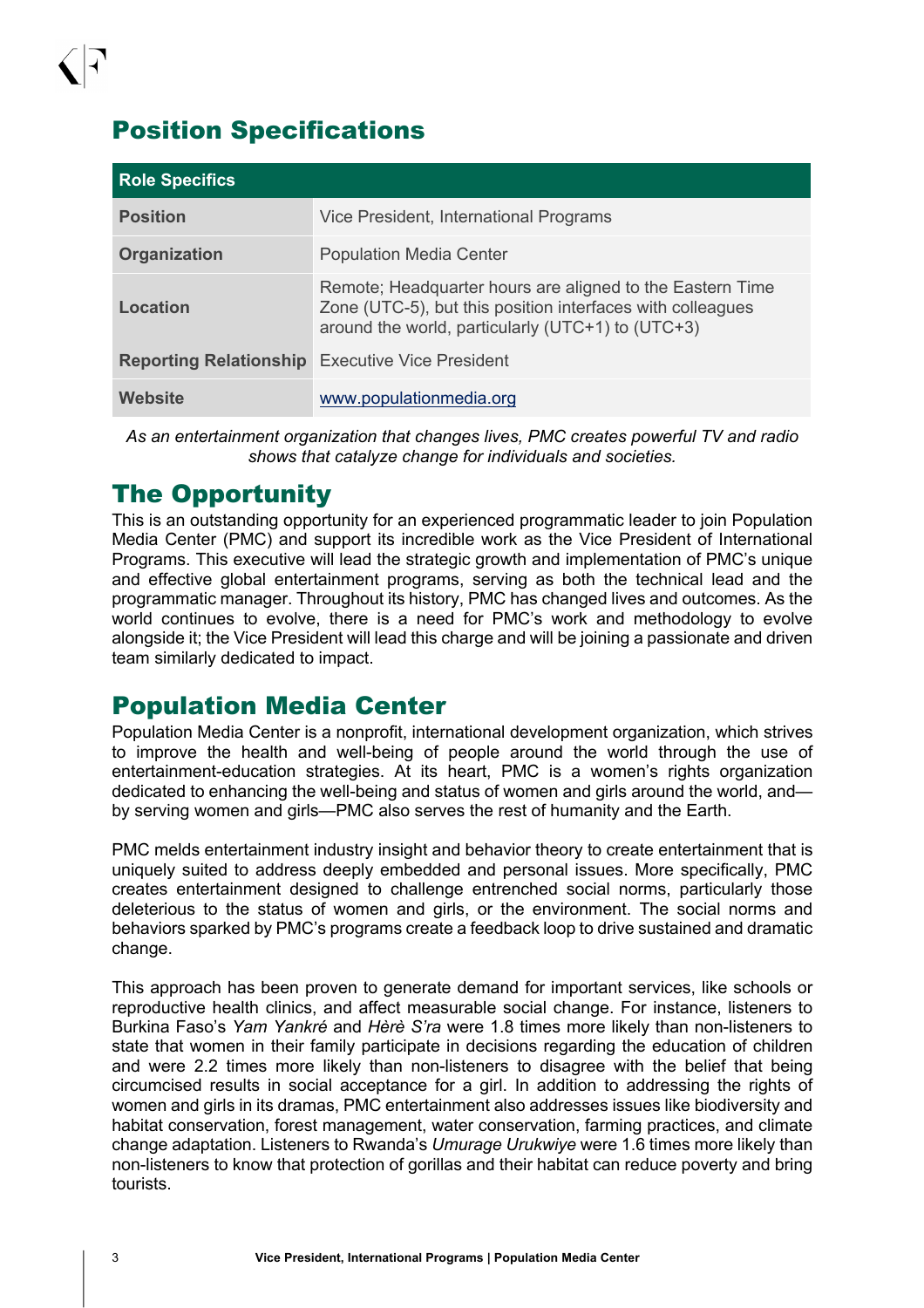As of today, PMC has completed broadcast of more than 40 shows in more than 20 unique languages, helping more than 500 million people live healthier lives in more than 50 countries.

*Read more about PMC's unique approach here*.

## Position Summary

The Vice President for International Programs leads the International Programs department at PMC and serves as a key member of the organization's leadership team. The role has two primary responsibilities critical to PMC's success: (1) leading the effective implementation of PMC's overseas programs, through management of international program staff, resulting in consistent and cost-effective positive impact; and (2) serving as the technical lead for the impactful application of PMC's theory of change and related social behavior change strategies. While this leader does not need to be a current expert in Social and Behavior Change Communications (SBCC) or Communications for Development (C4D), they must be willing to both learn and evolve PMC's unique methodology. The position also contributes significantly to fundraising efforts among institutional donors and serves as a key representative for PMC to external stakeholders. While PMC is headquartered in Burlington, Vermont, this position can be done remotely and will frequently work with staff and external partners located in existing and potential program countries.

#### *Specific responsibilities will include, but are not limited to, the following:*

#### **Executive Leadership**

- Serve as a compelling and persuasive advocate for PMC's mission, methodology, and issue areas.
- Contribute to strategic planning and corresponding prioritization of organization-level objectives, including the development and stewardship of International Programs' annual Strategic Implementation Plan (SIP).
- Identify and implement process improvements for greater productivity and efficacy.
- Apply a consistent and disciplined financial management perspective that underpins all decision making.
- Assist with recruitment of senior staff positions.
- Engage the Board of Directors and key external stakeholders through meeting presentations and other communications, including presentations at international conferences.

#### **Technical Leadership**

- Guide the innovative evolution of PMC's Theory of Change (TOC) application that furthers strategic growth goals and increases program impact in a changing environment.
- Ensure PMC's social behavior change communications approach is state-of-the-art and maximizes positive impact.
- Lead PMC methodology training workshops with support from International Programs specialists and Field Office (FO) teams.
- Ensure adherence to PMC's methodology through reviewing values grids, story line and episode summaries, and character profiles.
- Contribute to other narrative-related activities such as issue and story extension (e.g., talk shows) in support of program teams.

#### **Program Management**

• Provide oversight to Program Managers and Country Directors (CDs) to ensure high quality productions, including putting in place quality control measures and sharing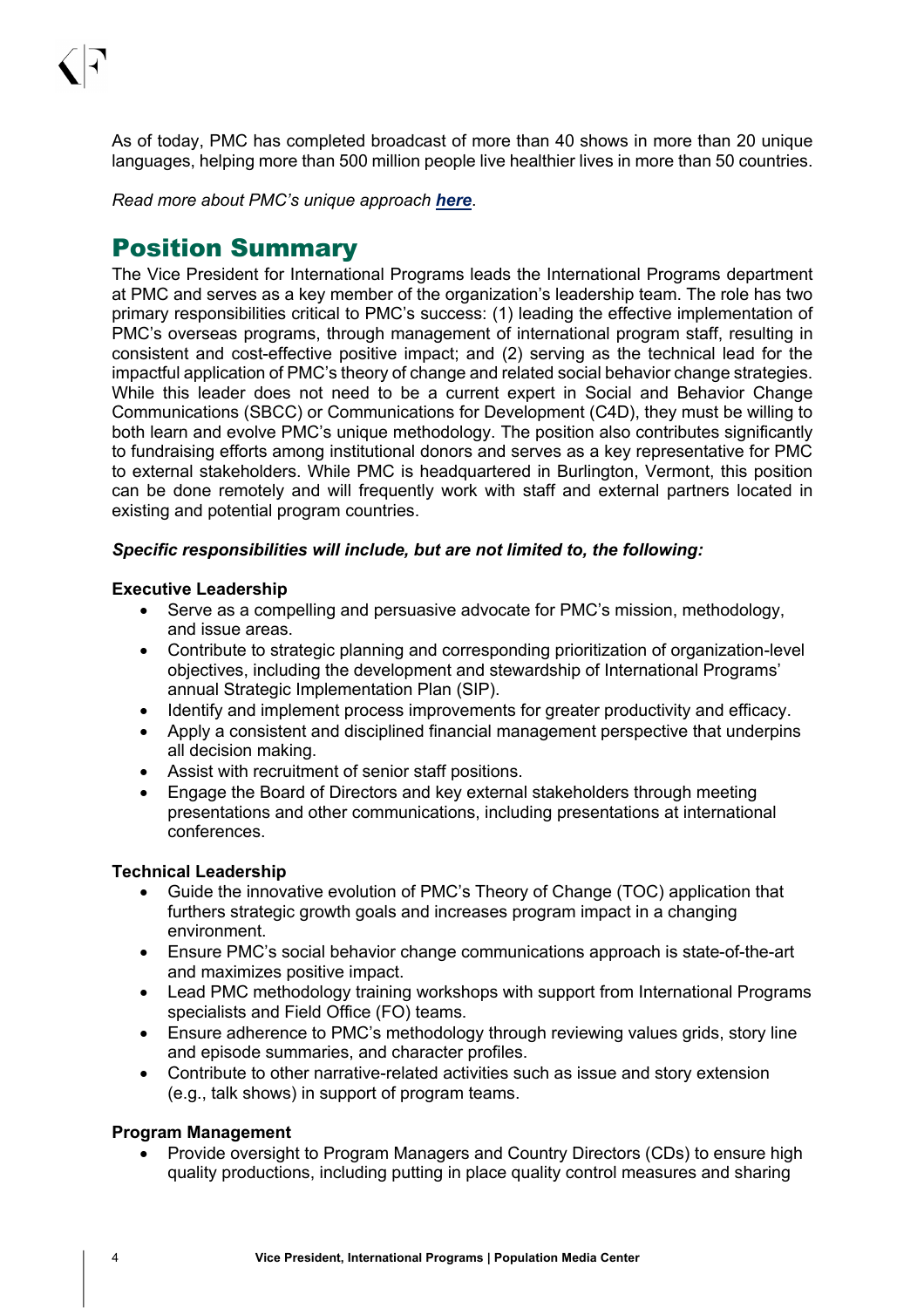best practices.

- Provide technical advice as needed for project implementation in country programs.
- Provide one-on-one supervision to direct reports as well as capacity building support, such as onboarding, coaching, and training.
- With the Research Unit (TRU), develop appropriate impact metrics and research protocols aligned with program issues.
- Collaborate with the HQ and field research teams to ensure alignment between creative outputs and program deliverables.

#### **Financial Management & Business Development**

- Lead cross-cutting and multi-country new business development efforts that incubate innovation and associated technical expansion of programs.
- Collaborate closely with PMC's Program and Partnership Development (PPD) department to research and respond to Requests for Proposals (RFPs) that renew funding for current country operations.
- Collaborate with PPD and Country Directors (CDs) in PMC Field Offices to identify and establish relationships with funders and project partners.
- Provide guidance and oversight for the drafting of technical (design) sections of proposals and guide design of TOC adaptations.
- Oversee collective program/restricted budget spending of country programs.

### Qualifications

The successful candidate will bring passion and enthusiasm for the Population Media Center's mission and have at least 10 years of related experience in global population, public health, or communication for development work.

*Specific qualifications include:*

- Experience applying social behavior change concepts and strategies in developing country settings; specific experience with social norm change is preferred. Past work in entertainment media, marketing, or public health campaign design is highly desirable.
- Demonstrated experience working or communicating cross culturally.
- Ability to read, analyze, and interpret professional journals, technical procedures, or governmental regulations.
- Ability to write reports, business correspondence, and procedure manuals.
- Ability to respond effectively to the most sensitive inquiries or complaints.
- Excellent writing and public speaking skills, the ability to make effective and persuasive presentations to top management, boards of directors, and leaders in a variety of fields and cultures.
- A sense of accountability for oneself and for others as it relates to meeting commitments.
- An inclusive management style that actively solicits input from team members.
- Skill in relevant software such as Office 365 (OneDrive, SharePoint, Teams), and Salesforce is highly desirable.
- Experience and willingness to travel up to 50% internationally (following the lifting of COVID restrictions).
- Unquestionable ethics, integrity, transparency, and accountability in all actions.
- Experience living or working outside the U.S. is highly desired.
- Professional fluency in French is highly desired.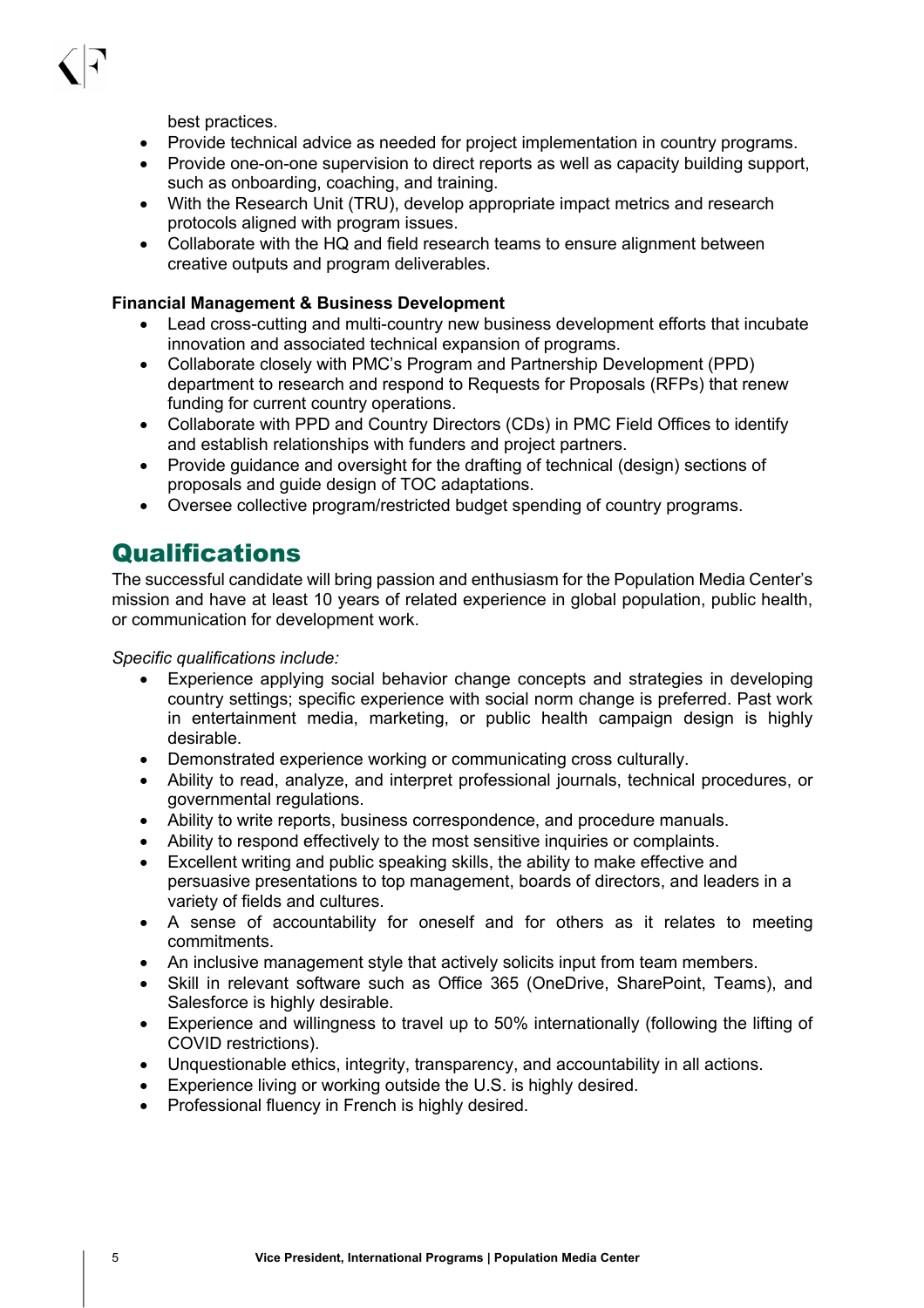## Key Relationships

| Direct reports:          | Program Managers (4)                                                                                                                                                                |
|--------------------------|-------------------------------------------------------------------------------------------------------------------------------------------------------------------------------------|
| Other key relationships: | President<br>Vice President, Development<br>Director of Research, Evaluation, and Impact<br>Director of Program & Partnership Development<br>Director of Marketing & Communications |

## Education

Master's degree or equivalent in population studies, public health, communications, social sciences, or another related field is required.

## Compensation

The salary range for this position is \$130,000 - \$180,000. PMC offers its employees a competitive salary and excellent benefits including paid time off, health and dental insurance, employee assistance program and a generous employer 401(K) contribution of 8%.

*Population Media Center (PMC) is an Equal Opportunity/Affirmative Action Employer. All qualified applicants will receive consideration for employment without regard to race, color, religion, sex, sexual orientation, gender identity, national origin, disability, protected veteran status, or any other category legally protected by federal or state law.*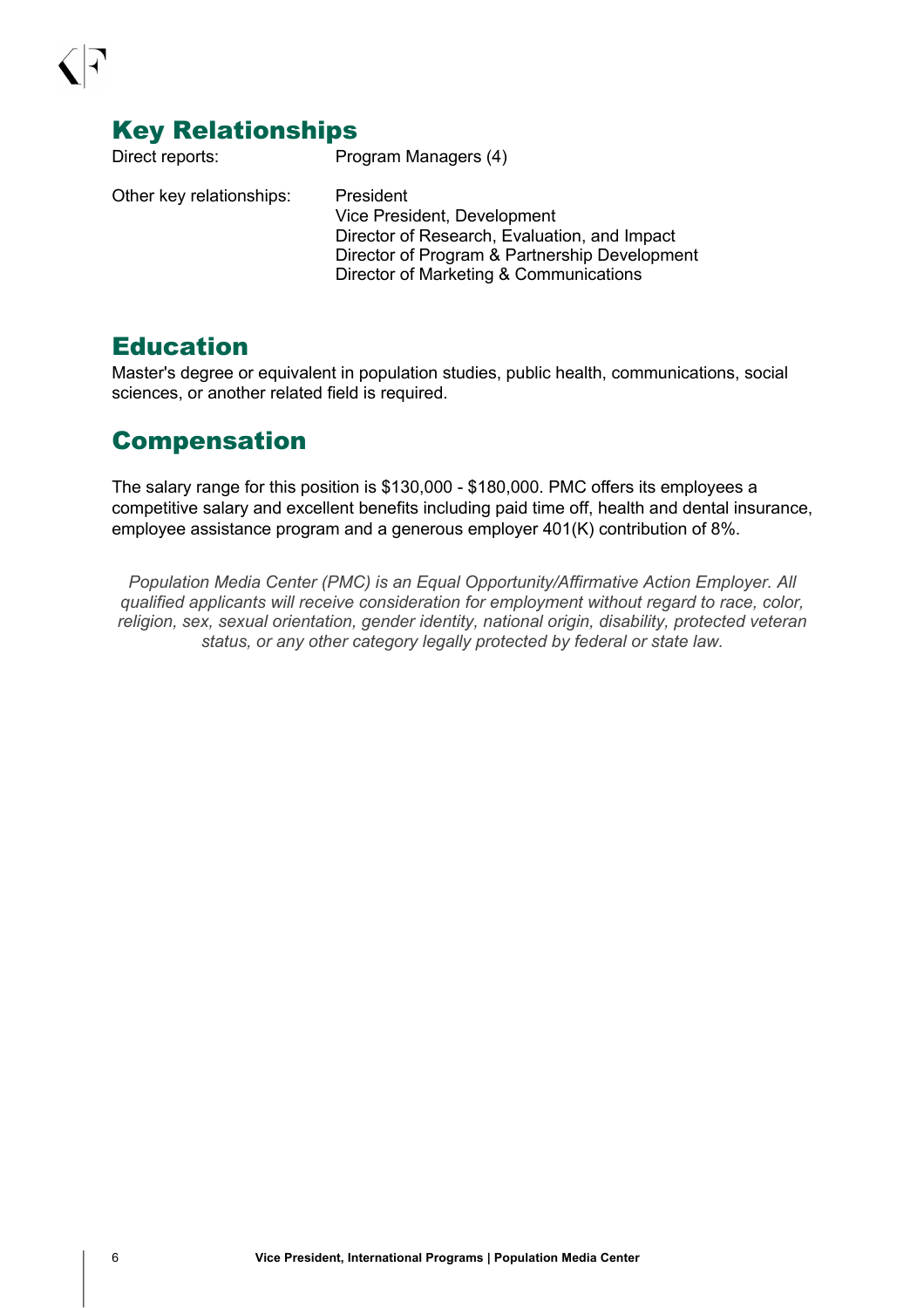## Korn Ferry Contacts

 $\sqrt{7}$ 

| <b>Jodi Weiss</b>                            | <b>Charlotte Kirks</b>                                |
|----------------------------------------------|-------------------------------------------------------|
| Senior Client Partner, Nonprofit & Education | <b>Consultant, Nonprofit &amp; Education Practice</b> |
| $(202)$ 955-5943                             | $(202)$ 955-0944                                      |
| Jodi.Weiss@KornFerry.com                     | Charlotte.Kirks@KornFerry.com                         |
| <b>Christina Cleary Maxwell</b>              |                                                       |
| Managing Associate, Nonprofit & Education    |                                                       |
| Christina.Maxwell@KornFerry.com              |                                                       |